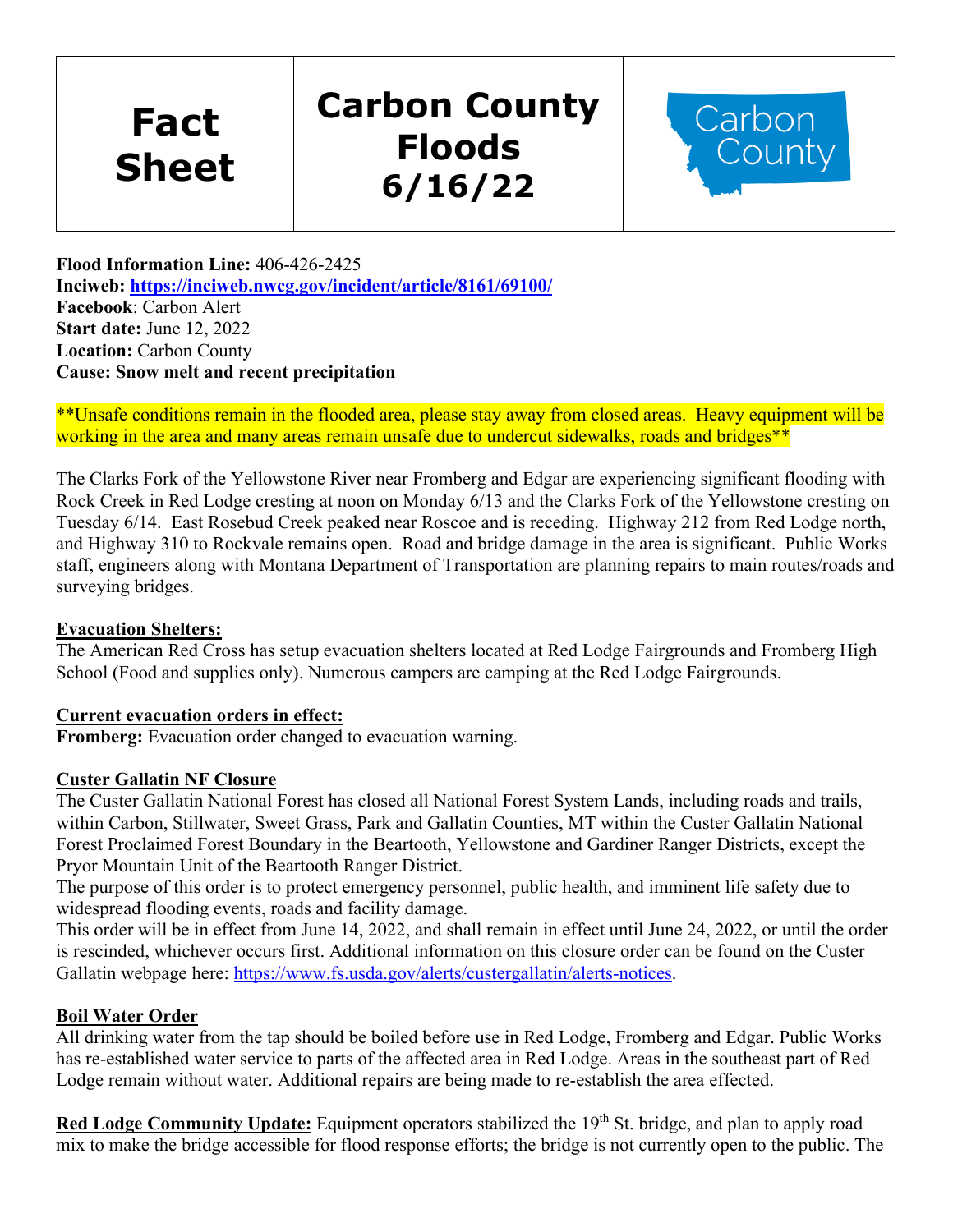308 bridge was worked on and opened at 7pm last night. County crews are working on the Meeteetse Trail Bridge that has been damaged. Equipment will continue to shore up bridges and roads in the area. Highway 212 south of Red Lodge will be opened to local traffic only. Highway 308 to Bearcreek/Belfry is open. National Guard will be present to manage traffic. Federal and state-wide officials will be assessing the damage around Red Lodge, and meeting with local elected officials and the Carbon County Flood Response Incident Management Team.

Two large dumpsters are located at Red Lodge Recycling. Items damaged by the flood may be broken down to the smallest size possible and brought to the dumpsters. If dumpsters are full, do not leave items on the ground. Organic matter (i.e. tree branches) may be brought to the Red Lodge Fire Rescue Training Center, open 12- 7pm, located at 228 Highway 78.

**Fromberg Community Update:** Water has receded, and homeowners are allowed back in their homes. The local bridge has been inspected and approved for use. The sewer plant is up and running with no major water leaks. City water is being re-established, with a single well running at this time.

Food and water are available at the Fromberg High School. Dumpsters are now located at the baseball field. Items damaged by the flood may be broken down to the smallest size possible and brought to the dumpsters. If dumpsters are full, do not leave items on the ground.

A public meeting focused on the Clarks Fork of the Yellowstone will be held Thursday, June 16<sup>th</sup> at 6pm at the at the Fromberg Highschool, located at 319 School St, Fromberg, MT 59029. The meeting will also be live streamed on the Carbon Alert Facebook page.

**Edgar/Rockvale Community Update:** Crews are assessing why water levels are not receding in Rockvale. Road and bridge access continues to be assessed and worked on. Edgar Lagoon is being pumped out to help mitigate sewer issues.

**Belfry Community Update:** The bridge is being worked on tomorrow, and crews are hopeful they can complete the work in a day or two. Still working on road access to Lover's Lane.

**Roscoe Community Update:** County road crews plan to be in Roscoe tomorrow to assess and repair the damaged roads and bridges. Crews plan to stockpile materials in the area to complete this work.

# **Other Actions:**

- Numerous headgates and irrigation ditches in Carbon County have been damaged. Crews will assess the damage, and work on mitigation measures to get the ditches back in operation. County residents planning to do emergency repair work on irrigation structures will need to notify the Carbon Conservation District of their intent by one of two ways. Either complete an Emergency Notification Form found on Carbon County Website [https://co.carbon.mt.us/departments/floodplain/](https://gcc02.safelinks.protection.outlook.com/?url=https%3A%2F%2Fco.carbon.mt.us%2Fdepartments%2Ffloodplain%2F&data=05%7C01%7C%7C4075c7ea0512402ef66808da4fd1833d%7Ced5b36e701ee4ebc867ee03cfa0d4697%7C0%7C0%7C637910058509179747%7CUnknown%7CTWFpbGZsb3d8eyJWIjoiMC4wLjAwMDAiLCJQIjoiV2luMzIiLCJBTiI6Ik1haWwiLCJXVCI6Mn0%3D%7C3000%7C%7C%7C&sdata=tvMdZsasjdTYp2AsnovqHAV%2B1fvd60y3E9mHK7O61%2Fk%3D&reserved=0) and submit; or call Carbon Conservation District at 406-962-3641 Ext 115 or via cell 406-930-5441.
- Helicopters may be in the area. Due to air traffic, **do not fly drones** in the area.
- The Montana National Guard has arrived to assist with traffic control where needed.
- The Army Corps of Engineers will arrive in Red Lodge tomorrow, June 17, 2022, to assist the local communities with assessing road/bridge damage.
- Sandbags have been stockpiled throughout the communities. The public can get sandbags if needed.

**Resources Assigned:** Western Montana Type III Incident Management Team, Carbon County DES, Carbon County Sheriff's Office, Red Lodge Police Department, Red Lodge Fire & Rescue, Montana Highway Patrol, Fromberg Volunteer Fire Department, Bridger EMS, Bridger Volunteer Fire, American Red Cross, City of Red Lodge, Public Works, USDA Forest Service, Bureau of Land Management, Beartooth Billings Clinic, Carbon County Public Health Department, Montana Department of Transportation, Montana FWP Game Wardens, Two Bear Air, Army Corps of Engineers, and Montana National Guard.